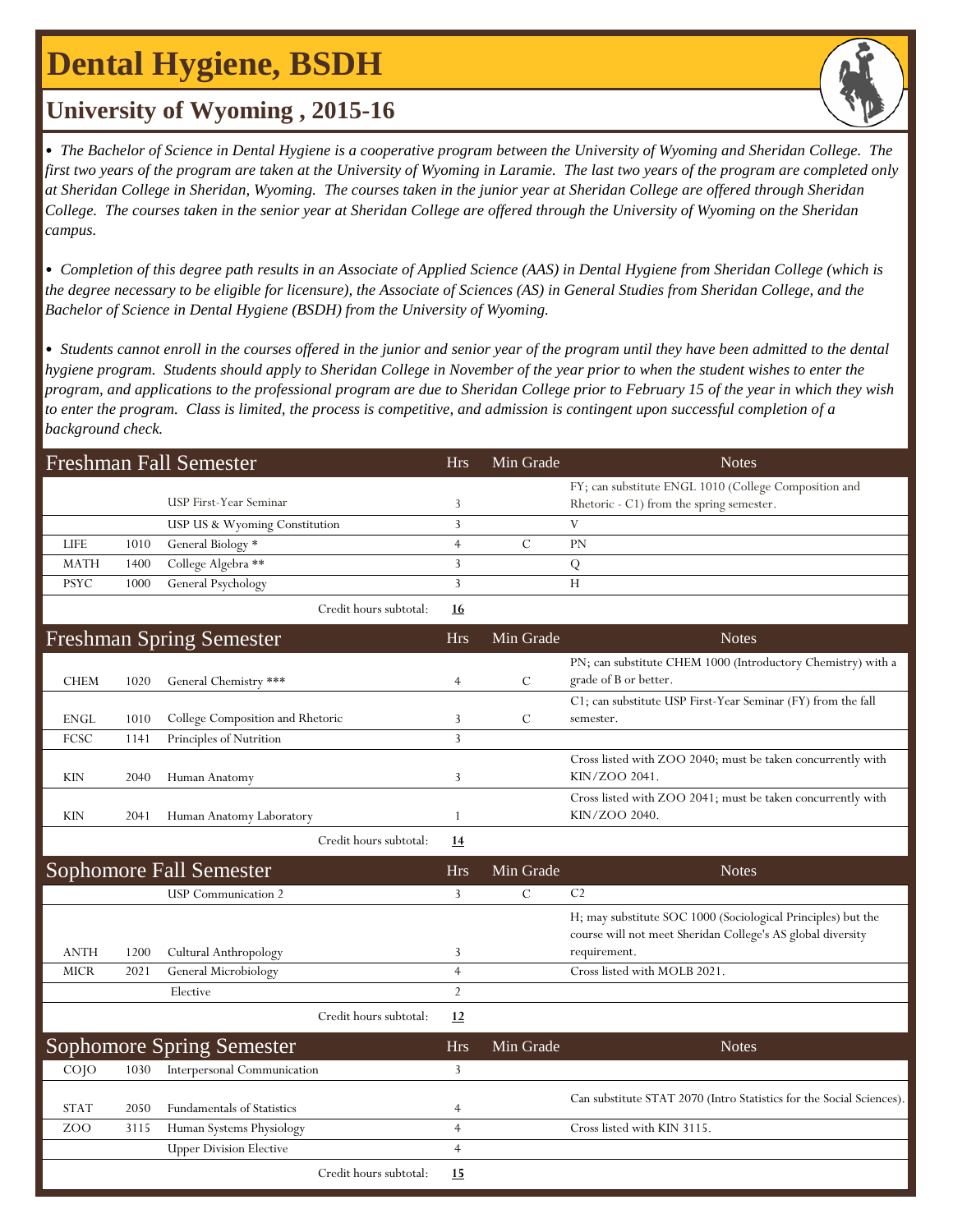# **Dental Hygiene, BSDH**

## **University of Wyoming, 2015-16**

| Junior Fall Semester (at Sheridan College) |      |                                         | <b>Hrs</b> | Min Grade | <b>Notes</b> |
|--------------------------------------------|------|-----------------------------------------|------------|-----------|--------------|
| DHYG                                       | 2300 | Preclinical Dental Hygiene              |            |           |              |
| <b>DHYG</b>                                | 2305 | Clinical Dental Technology              |            |           |              |
| <b>DHYG</b>                                | 2400 | Head, Neck, and Oral Anatomy/Physiology |            |           |              |
| <b>DHYG</b>                                | 2405 | Dental Anatomy                          |            |           |              |
| DHYG                                       | 2450 | Oral Radiology                          |            |           |              |
| DHYG                                       | 2451 | Oral Radiology Lab                      |            |           |              |
| DHYG                                       | 2470 | Orientation to Dental Hygiene           |            |           |              |
|                                            |      |                                         |            |           |              |

Credit hours subtotal: **15**

|             |      | Junior Spring Semester (at Sheridan College) | Hrs. | Min Grade | <b>Notes</b> |
|-------------|------|----------------------------------------------|------|-----------|--------------|
| DHYG        | 2100 | Dental Health Education                      |      |           |              |
| <b>DHYG</b> | 2200 | Pharmacology                                 |      |           |              |
| DHYG        | 2210 | Dental Embryology & Histology                |      |           |              |
| DHYG        | 2350 | Clinical Dental Hygiene I                    |      |           |              |
| <b>DHYG</b> | 2420 | Clinical Seminar I                           |      |           |              |
| DHYG        | 2460 | <b>Dental Materials</b>                      |      |           |              |
|             |      | Credit hours subtotal:                       | 15   |           |              |

| Senior Fall Semester (UW at Sheridan College) |      |                                  | Hrs | Min Grade | <b>Notes</b> |
|-----------------------------------------------|------|----------------------------------|-----|-----------|--------------|
| DHYG                                          | 3230 | Clinical Seminar II              |     |           |              |
| DHYG                                          | 3300 | Clinical Dental Hygiene II       |     |           |              |
| DHYG                                          | 3400 | General and Oral Pathology       |     |           |              |
| DHYG                                          | 3600 | Ethics and Law in Dental Hygiene |     |           |              |
| DHYG                                          | 3750 | Periodontology                   |     |           |              |
| DHYG                                          | 3770 | Pain Management                  |     |           |              |
|                                               |      | Credit hours subtotal:           | 18  |           |              |

|             |      | Senior Spring Semester (UW at Sheridan College) |                            | Hrs        | Min Grade | <b>Notes</b>       |
|-------------|------|-------------------------------------------------|----------------------------|------------|-----------|--------------------|
|             |      | <b>USP</b> Communication 3                      |                            |            |           | C3; online course. |
| <b>DHYG</b> | 3250 | Clinical Seminar III                            |                            |            |           |                    |
| DHYG        | 3350 | Clinical Dental Hygiene III                     |                            |            |           |                    |
| DHYG        | 3550 | Community Dental Health                         |                            |            |           |                    |
| <b>DHYG</b> | 3720 | <b>Office Practice</b>                          |                            |            |           |                    |
| <b>DHYG</b> | 3800 | <b>Board Review</b>                             |                            |            |           |                    |
|             |      |                                                 | Credit hours subtotal:     | <u>16</u>  |           |                    |
|             |      |                                                 | <b>TOTAL CREDIT HOURS:</b> | <u>121</u> |           |                    |

This is a guide for course work in the major; actual course sequence may vary by student. Please refer to the online student degree evaluation, and consult with an academic advisor. • Not all courses are offered every semester and some electives may have prerequisites. Students should review the course descriptions in the *University Catalog* and consult with their academic advisor to plan accordingly.

### **University of Wyoming requirements:**

Students must have a minimum cumulative GPA of 2.0 to graduate. • Students must complete 42 hours of upper division (3000-level or above) coursework, 30 of which must be from the University of Wyoming. • Courses must be taken for a letter grade unless offered only for S/U. • University Studies Program (USP) Human Culture (H) and Physical & Natural World (PN) courses must be taken outside of the major subject, but can be cross-listed with the major.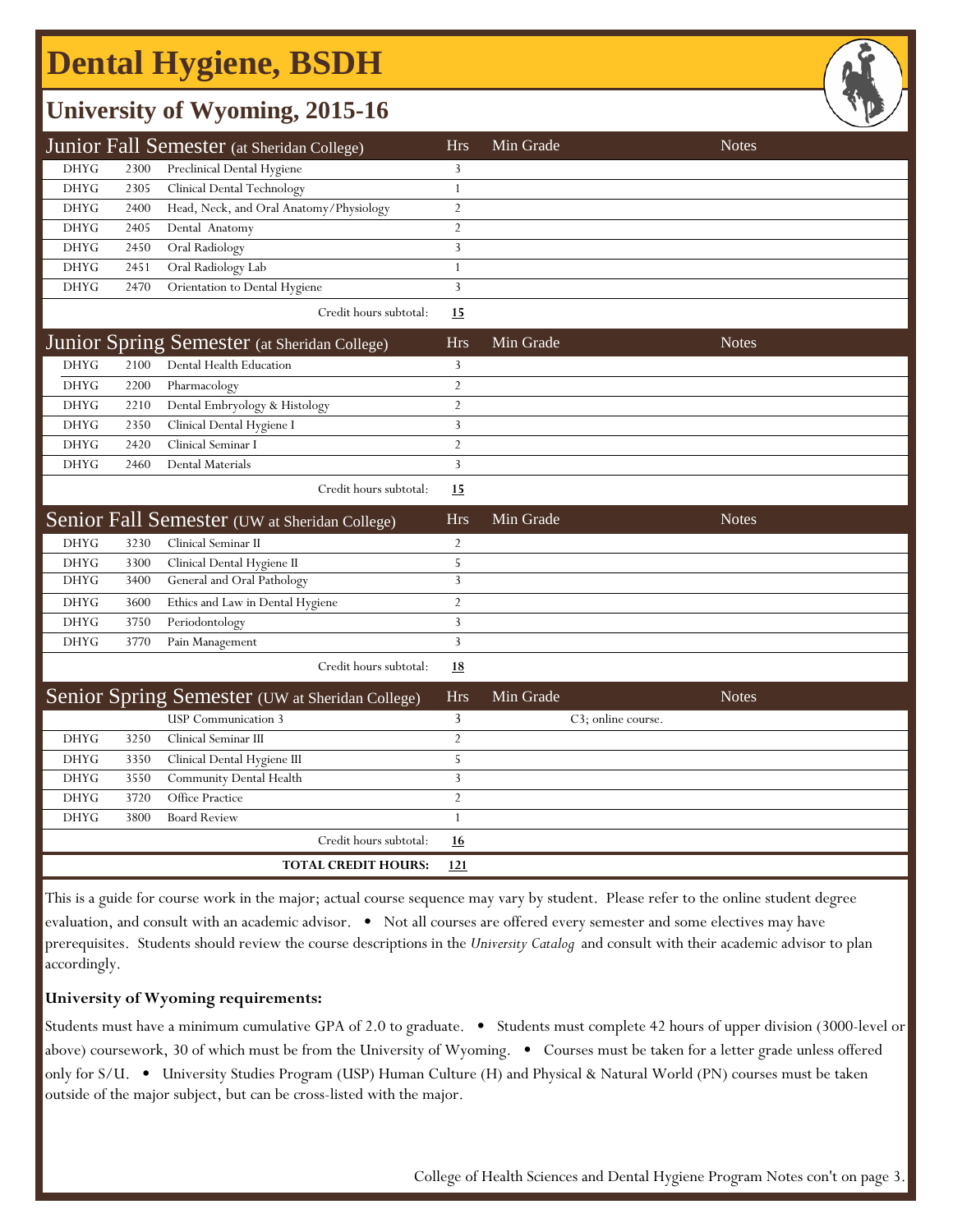# **Dental Hygiene, BSDH**

### **University of Wyoming, 2015-16**

#### **College of Health Sciences Notes:**

Performance expectations for majors in the College of Health Sciences exceed institutional requirements. Please discuss with an academic advisor to understand the difference. • Admission to the clinical portion of Health Sciences majors is competitive and is not guaranteed even with minimum qualifications. Be prepared to meet and exceed expectations. • Background checks are required at some point within all Health Science majors and careers. Students should understand the long-term ramifications of all decisions and actions early on so as not to jeopardize future academic and career goals.

#### **Dental Hygiene Program Notes:**

All prerequisite coursework must be completed with a cumulative gpa of 2.50. • All science courses must be current within five years at the time of the application to the dental hygiene professional program. • In addition to prerequisite coursework, students must complete a minimum of 40 hours of dental hygiene observation prior to applying to the program (completed in their freshman and sophomore years). • Students should apply for admission to Sheridan College in the fall semester of their sophomore year. • Students should apply for admission to the dental hygiene program by February 15 in the spring semester of their sophomore year. • A minimum 2.75 cumulative gpa is required for admission to the program; admitted students typically average a 3.5 cumulative gpa.

\* Requires MATH ACT  $\geq$ 21, MATH SAT  $\geq$  600, Math Placement Exam  $\geq$  2, or  $\geq$  C grade in MATH 0921.

\*\* Requires MATH ACT  $\geq$  23, MATH SAT  $\geq$  600, Math Placement Exam  $\geq$  3, or  $\geq$  C grade in MATH 0925.